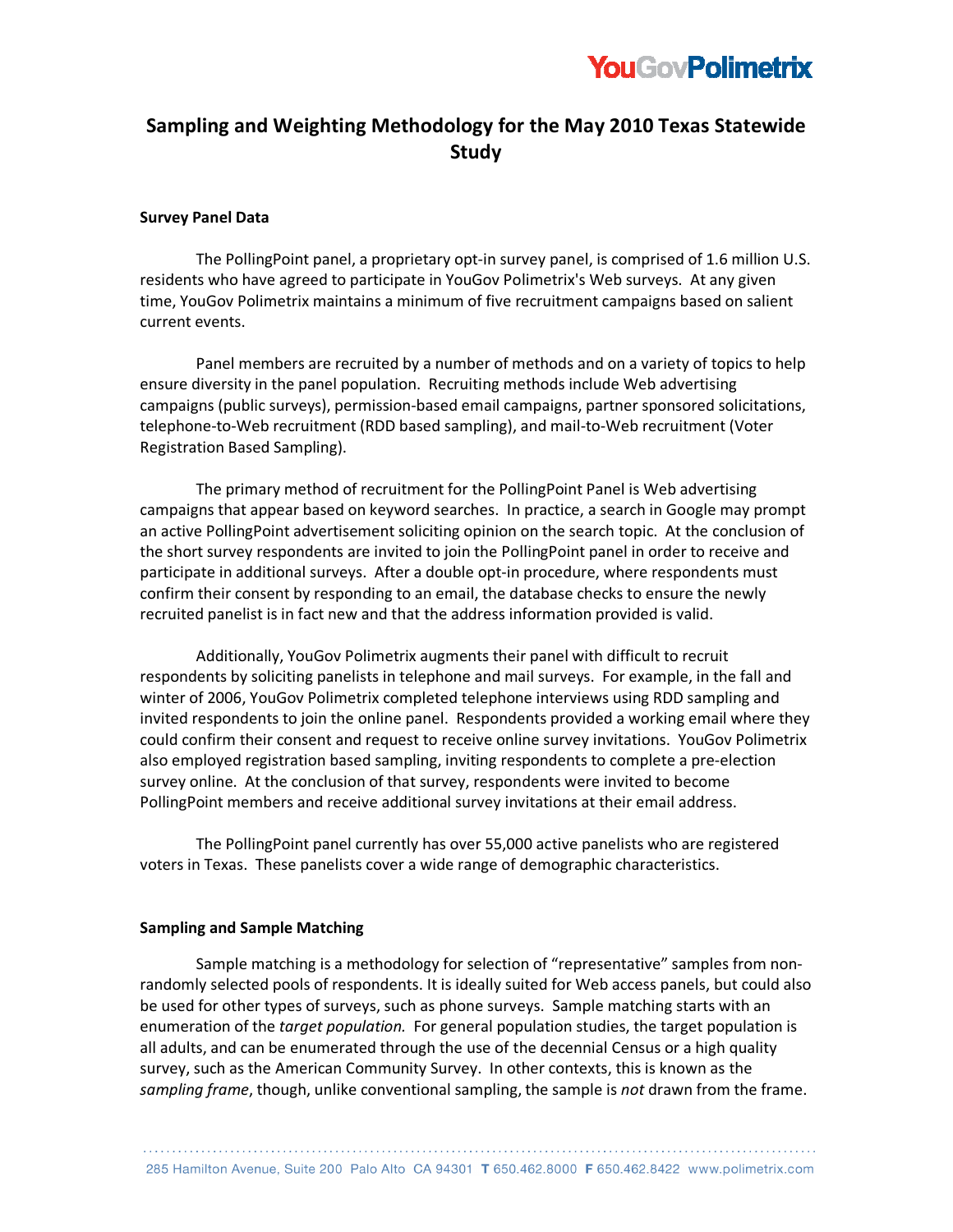# **YouGovPolimetrix**

Traditional sampling, then, selects individuals from the sampling frame at random for participation in the study. This may not be feasible or economical as the contact information, especially email addresses, is not available for all individuals in the frame and refusals to participate increase the costs of sampling in this way.

Sample selection using the matching methodology is a two-stage process. First, a random sample is drawn from the target population. We call this sample the *target sample.*  Details on how the target sample is drawn are provided below, but the essential idea is that this sample is a true probability sample and thus representative of the frame from which it was drawn.

Second, for each member of the target sample, we select one or more *matching*  members from our pool of opt-in respondents. This is called the *matched sample.* Matching is accomplished using a large set of variables that are available in consumer and voter databases for both the target population and the opt-in panel.

The purpose of matching is to find an available respondent who is as similar as possible to the selected member of the target sample. The result is a sample of respondents who have the same measured characteristics as the target sample. Under certain conditions, described below, the matched sample will have similar properties to a true random sample. That is, the matched sample mimics the characteristics of the target sample. It is, as far as we can tell, "representative" of the target population (because it is similar to the target sample).

When choosing the matched sample, it is necessary to find the closest matching respondent in the panel of opt-ins to each member of the target sample. Polimetrix employs the proximity matching method to find the closest matching respondent. For each variable used for matching, we define a *distance function*, d(x,y), which describes how "close" the values x and y are on a particular attribute. The overall distance between a member of the target sample and a member of the panel is a weighted sum of the individual distance functions on each attribute. The weights can be adjusted for each study based upon which variables are thought to be important for that study, though, for the most part, we have not found the matching procedure to be sensitive to small adjustments of the weights. A large weight, on the other hand, forces the algorithm toward an exact match on that dimension.

## **Sampling Frame and Target Sample**

YouGov/Polimetrix constructed a national sampling frame from the 2007 American Community Survey, including data on age, race, gender, education, marital status, number of children under 18, family income, employment status, citizenship, state, and metropolitan area. The frame was constructed by stratified sampling from the full 2007 ACS sample with selection within strata by weighted sampling with replacements (using the person weights on the public use file). Data on voter registration status and turnout were matched to this frame using the November 2006 Current Population Survey. Data on interest in politics and party identification were then matched to this frame from the 2007 Pew Religious Life survey, using the following variables for the match: age, race, gender, education, marital status, number of children under 18, family income, employment status, citizenship, state. The target sample of